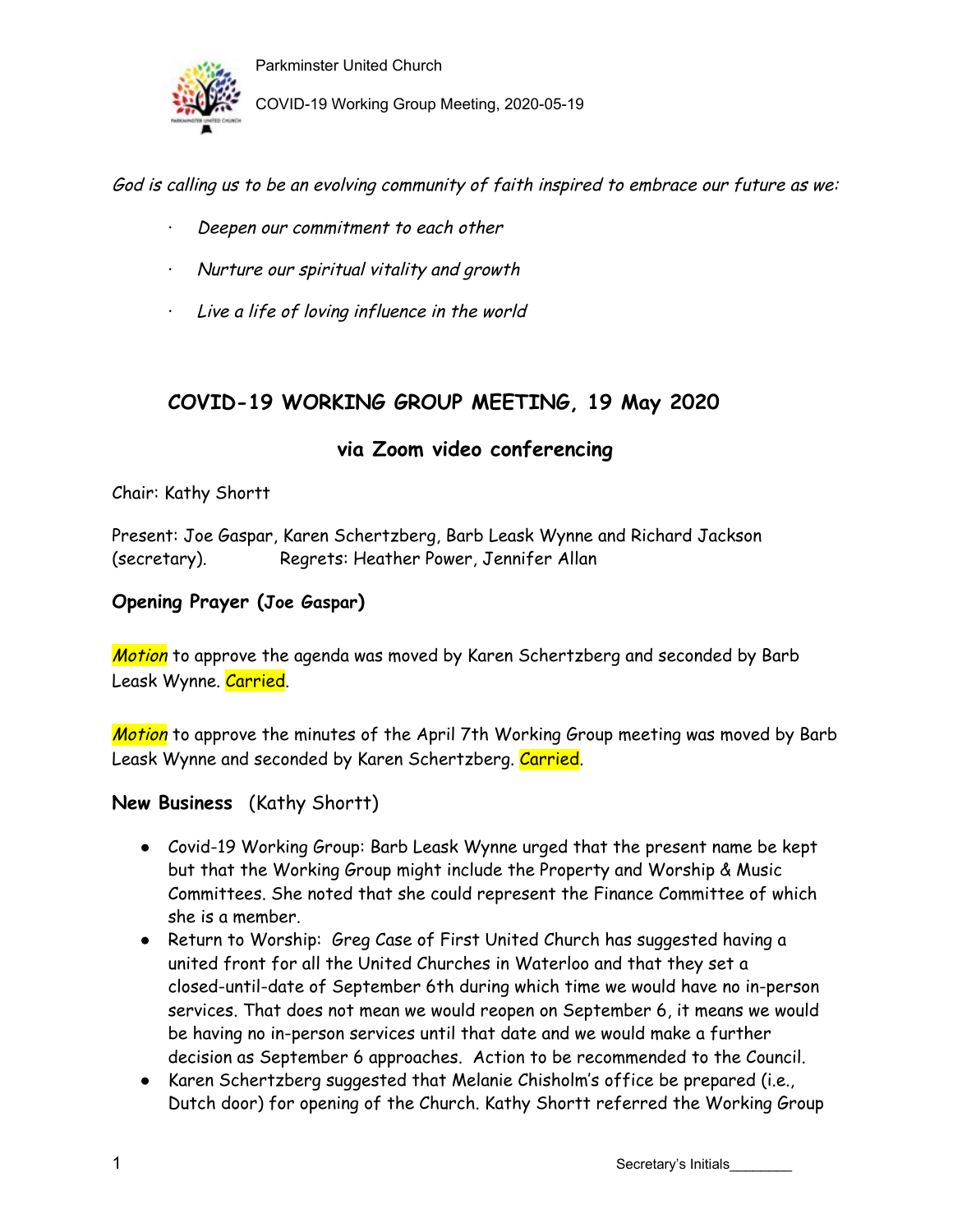

COVID-19 Working Group Meeting, 2020-05-19

to the section on 'Start the conversation' in the attached Framework for Reopening document. See Action item below.

- Consensus was reached that it is not prudent to spend a lot of time and energy working out the details of the phases of the Reopening Plan until we have more direction.
- Furthermore, Karen Schertzberg will discuss with Alan Switzer what additional cleaning supplies will be required for reopening. See Action item below
- Barb Leask Wynne recommended that all bibles and hymnals be removed from the pews before a return to worship because they are no longer necessary when the hymns, prayers and bible passages are projected on the screen.
- Joe Gaspar will recommend at Council at their May 26th meeting that the Worship Committee should attempt to define new ways to broadcast our Worship Service to those who cannot or prefer not to attend in person. Will this involve new hardware or software to broadcast from the sanctuary and, if so, at what cost?

Motion: Barb Leask Wynne moved that Kathy Shortt, on behalf of the Covid-19 Working Group, propose to Council that the Worship & Music and Property Committees be represented on the Covid-19 Working Group. Seconded by Karen Schertzberg. Carried.

## ACTION ITEMS:

- 1. Recommendation (Kathy Shortt) to the Council that a closed-until date be set for September 6 during which time there would be no in-person services. This date would present a united front for all Waterloo United Churches.
- 2. Karen Schertzberg is to suggest to the Ministry & Personnel Committee to extend the conversation regarding (i) additional steps that need to be taken to keep staff safe upon reopening and (ii) those changes needed to accommodate those additional steps.
- 3. Karen Schertzberg to discuss with Alan Switzer what additional cleaning supplies will be required for reopening.
- 4. Joe Gaspar to recommend at the May 26th meeting of Council that the Worship Committee should explore new ways to broadcast our Worship Service.

## ATTACHMENTS:

1) Framework for Reopening (a compilation of recommendations and constraints)

**Closing Prayer:** The meeting ended with Joe Gaspar leading us in prayer.

## **No further meeting of the Working Group is presently scheduled.**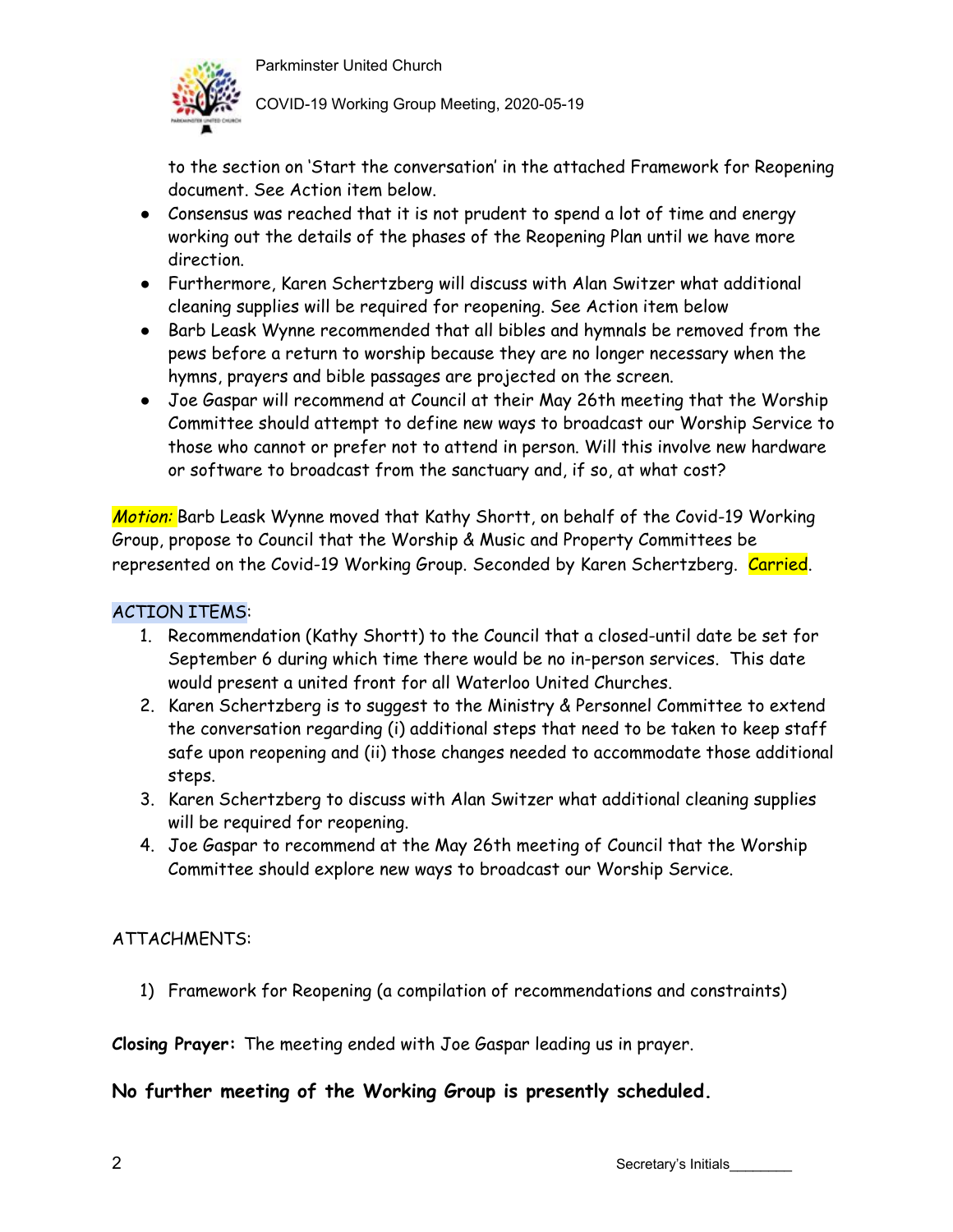



COVID-19 Working Group Meeting, 2020-05-19

 $\overline{\phantom{a}}$  ,  $\overline{\phantom{a}}$  ,  $\overline{\phantom{a}}$  ,  $\overline{\phantom{a}}$  ,  $\overline{\phantom{a}}$  ,  $\overline{\phantom{a}}$  ,  $\overline{\phantom{a}}$  ,  $\overline{\phantom{a}}$  ,  $\overline{\phantom{a}}$  ,  $\overline{\phantom{a}}$  ,  $\overline{\phantom{a}}$  ,  $\overline{\phantom{a}}$  ,  $\overline{\phantom{a}}$  ,  $\overline{\phantom{a}}$  ,  $\overline{\phantom{a}}$  ,  $\overline{\phantom{a}}$ 

Kathy Shortt (Chair) Richard Jackson (secretary)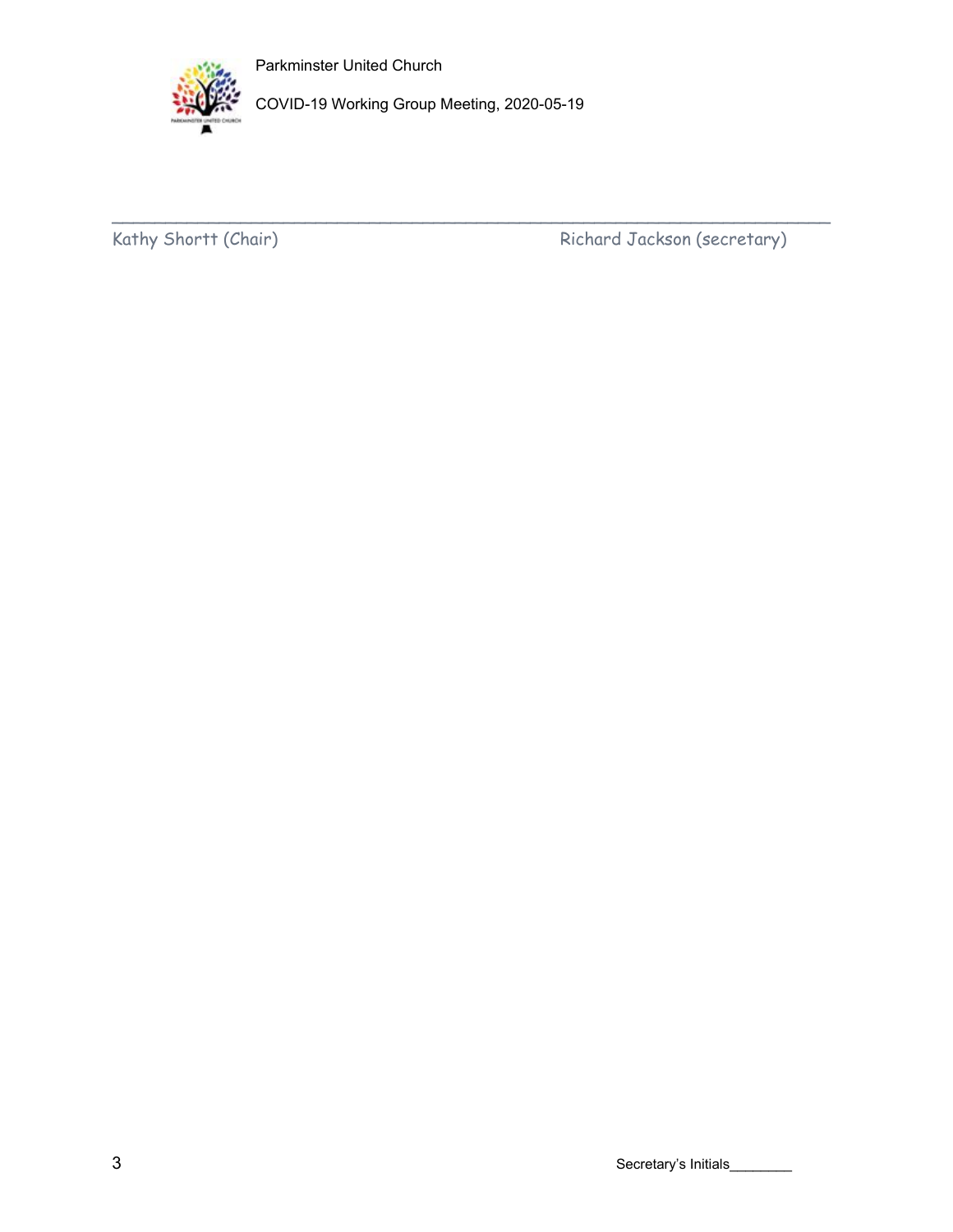

COVID-19 Working Group Meeting, 2020-05-19

## ATTACHMENT

# **Framework for Reopening During the Pandemic**

Prepared by Kathy Shortt

I have summarized some of the key ideas from the documents that we reviewed to provide a framework for our discussion at the Covid-19 Working Group meeting

### **Overview**

1. The safety of staff, volunteers, church members, and all those we serve needs to guide our decisions about reopening any activities.

2. Parkminster has a vulnerable population with many seniors and as a result we need a cautious and careful approach to reopening church and activities.

3. Our reopening framework will be governed by the Guiding Principles from the United Church General Council as well as directives issued from the Provincial and Regional Governments and Public Health. Waterloo Regional Facilities (libraries, arenas, pools, community centres) etc. are closed until June 30, 2020. City of Waterloo says it will take them 2 weeks after the decision to reopen to get up and running. Schools will not reopen until September.

### **General Council recommends three phases for a Gradual Reopening During the Pandemic**

• Phase 1: Reopening the Building during the Pandemic : Small groups may meet in person in small numbers, with social distancing and masks. Worship will continue to be online only, with some exceptions for outdoor worship.

• Phase 2: Reopening In-Person Worship during the Pandemic : Worship and other activities resume in church buildings, with social distancing and other measures.

• Phase 3: Full Return during the Pandemic : For worship and other gatherings, you will still need to consider the health and safety regulations of your province.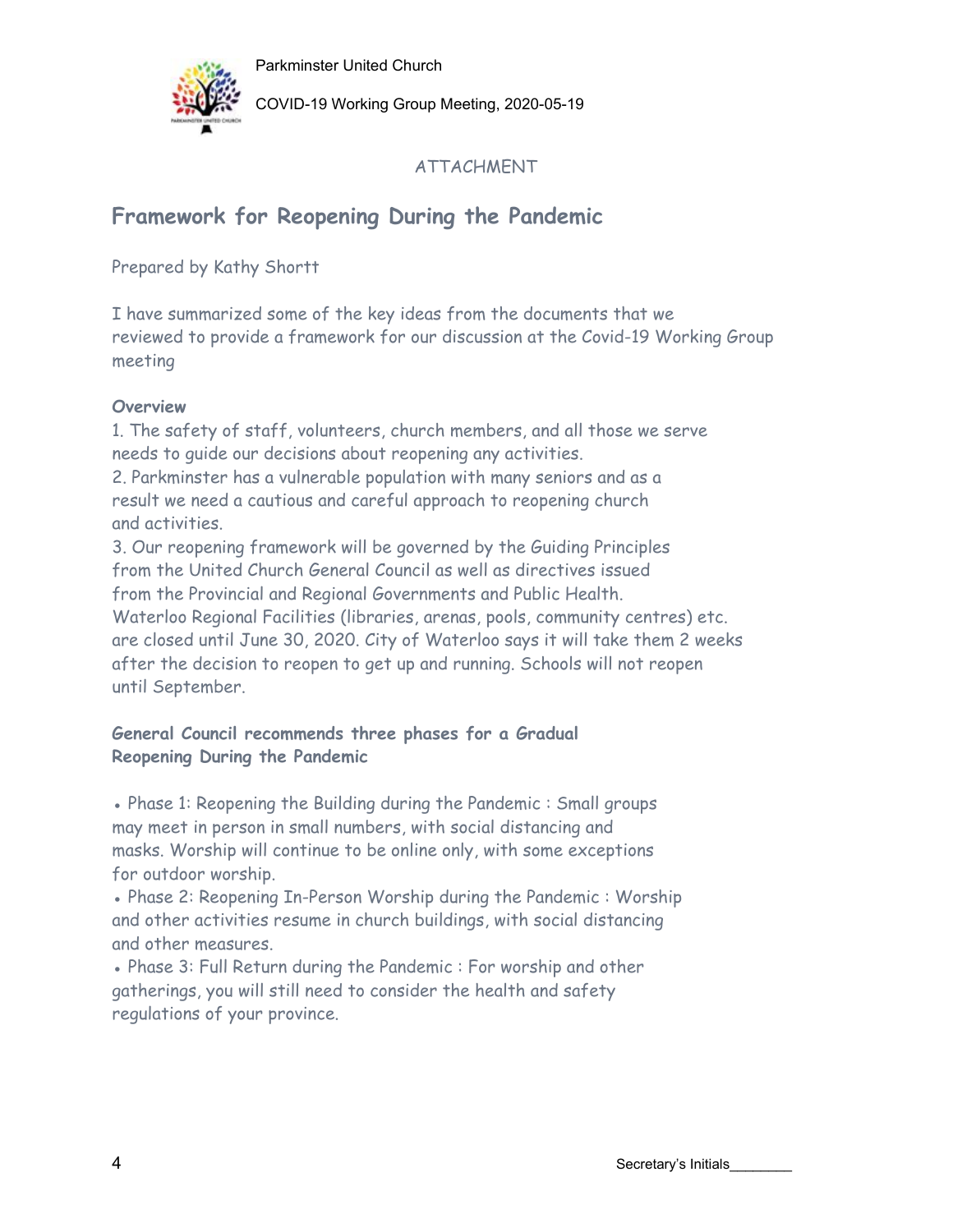

COVID-19 Working Group Meeting, 2020-05-19

**Regional Council Suggests Three key items on which to start work now:**

#### 1. **Form a return-to-church committee**

Consider who can best serve in this role: Chair of the Governing Body, Chair of Ministry and Personnel, Chair of Worship, Chair of Property, any public health specialists in your community, etc.

Have the governing body:

a) Name the Committee; and

b) Determine if the Committee has the authority to make decisions on the return-to-church details or whether the Committee brings their recommendations to the Governing Body.

- Are we happy with the name of our committee COVID-19 WG?
- Should the Chairs from Property and Worship be asked to join our committee?
- 2. **Return will be gradual;** what are the plans for this in-between time? There will need to be social distancing in worship and there can be no singing as this disperses droplets over greater distances. Passing the peace will look different as will collecting the offering. There will have to be plenty of changes to what was.

Additionally, communities want to include what they have experienced during the lock-down. They do not want to lose new innovations that have enlivened them. How will that happen?

For example, If you have ever been the on-line participant when several others were at an in-person gathering, you will know that simply watching is not the same. But there is a difference when everyone is engaging on-line in the same way.

To include some of these new things, what other duties might need to be dropped? Does each community of faith and their ministry personnel need to do everything? Will communities of faith consider partnering? For example, Church A might have online worship this week and in-person next and work together with Church B whose schedule is the reverse. There is an option that works for everyone every Sunday. The lock-down has facilitated connections with people who were not present in person before. Will the next stage offer opportunities to connect with other communities of faith to share ministry in ways that were not considered before? It doesn't look like we will be returning to worship services before September. Is it prudent at this time to expend a lot of time and energy working out the details of the phases of the Reopening Plan until we have more direction?